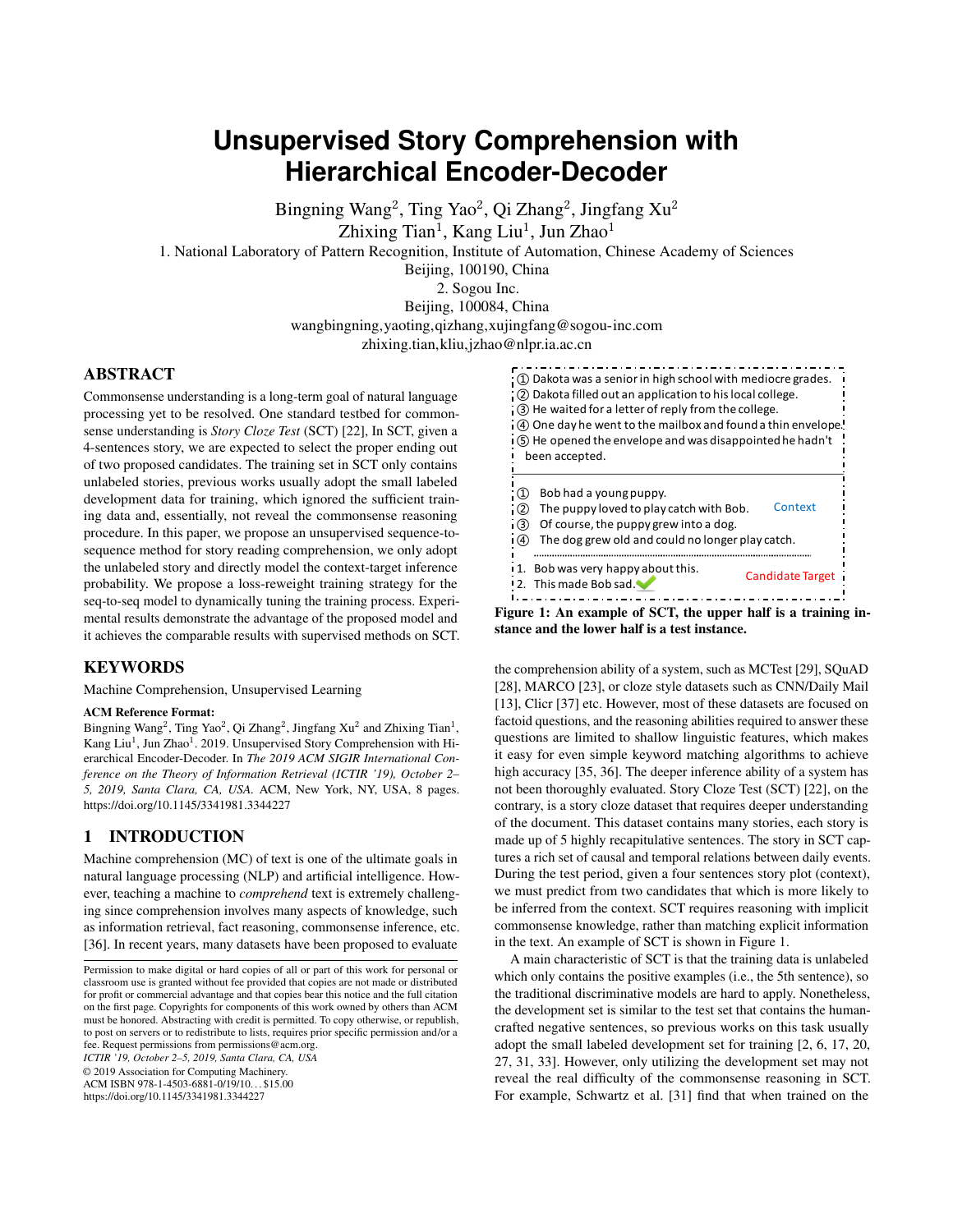development set, only using the target sentence (without the context) for classification could yield a very good result, which means the development set (and test set) is biased towards some linguistic features in the target sentence, the inference procedure from the context to the target has not been throughout exploited.

In this paper, rather than employing the superficial linguistic features adopted by previous methods, we focus on the commonsense inference procedure between the context and the target. So instead of using the biased development set we directly use the unlabeled stories for training. Concretely, we use a sequence-to-sequence model to *transform* the context to the target, we model the context by an encoder and then generate the target sentence word by word via a decoder. The loss is the cross-entropy between the generated word and ground truth target word. The encoder is a hierarchical model consists of two LSTMs to represent the meaning of the context by *word*⇒*sentence*⇒*document* hierarchy. The decoder is another LSTM model which is trained to maximize the likelihood of the target. During inference period, we cast the sentence classification problem as a conditional probability estimation problem, the prediction is the sentence that has higher decoding likelihood.

Nonetheless, for the seq-to-seq model, the training instances may result in the *optimization-inequality*: when the context contains more sentences, it would be more confident about what will happen in the next, and the prediction loss of the decoder should be small; when given only a little (or even no) context information, it would be less certain about the next sentence, and the corresponding decoder loss is expected to be high. To take the *hardship* of each training instance into account, we propose a novel loss-reweighted method to train the decoder. For each sentence, we use its encoder hidden representation to determine its weight in the final loss calculation. In this manner, the loss weight is tailored to the data itself.

In addition, as the proposed methods are pure unsupervised which only requires the context-target pairs. The abundant instance in other text may benefit a lot for our reasoning system. Inspired by the recent success of utilizing the large unlabeled data for natural language processing, such as BERT [\[9\]](#page-7-16), ELMO [\[25\]](#page-7-17) Skip-thought [\[16\]](#page-7-18). We extend the proposed methods on external large unlabeled data, such as BookCoprpus and Wikipedia, which serves as the pre-training step. We found that this pre-training is very useful for our application and achieves a significant improvement in the final result.

We conduct several experiments on SCT. Our hierarchical encoderdecoder obtains nearly 10 percent absolute improvements over other unsupervised methods. And when enhanced with abundant external data, our model even achieves comparable results with most supervised counterparts. The results and quality analysis reveal that:

- The proposed unsupervised models are more suitable to the context-inference problem compared with the discriminative model when it is hard to get the negative sample.
- When pre-trained on the large unlabeled dataset, we could obtain significant improvement, which means the abundant unlabeled data contains a lot of information that benefit our commonsense inference application.
- The quality of the generated sentence relies on the amount of information in the context, so devising a strategy (lossreweight in this paper) to take each sentence weight into account is important to train the decoder.

# 2 METHODOLOGY

Each story in SCT contains five consecutive sentences  $D = (s_1, ..., s_5)$ where each sentence  $s_i$  consists of a sequence words:  $s_i = (w_{i1}, ..., w_{in}).$ During inference period, given four context sentences  $C = (s_1, ..., s_4)$ we should predict which candidate sentence, i.e.  $t_1$  or  $t_2$ , is more likely to be inferred by C.

# 2.1 Hierarchical Encoder Decoder

*2.1.1 Encoder.* The encoder is a hierarchical model, which consists of a sentence level LSTM encoder to processed the words; and a document level LSTM to process the sentences.

Sentence level encoder takes the word embedding w as input, then process the sentences in the context forward and backward with two separate LSTMs:

$$
\overrightarrow{\mathbf{h}_{t}} = \overrightarrow{LSTM}(\overrightarrow{\mathbf{h}}_{t-1}, \mathbf{w}_{t})
$$
\n
$$
\overleftarrow{\mathbf{h}_{t}} = \overleftarrow{LSTM}(\overleftarrow{\mathbf{h}}_{t+1}, \mathbf{w}_{t})
$$
\n(1)

we concatenate the forward and backward representation for each word:  $\mathbf{h}_t = [\mathbf{h}_t^{\dagger}; \mathbf{h}_t^{\dagger}]$ . Finally, we average each word hidden representation as the sentence representation:  $\mathbf{s}_i = \frac{1}{n_i} \sum_{t=1}^{n_i} \mathbf{h}_{it}$  where  $n_i$  is the number of word in ith sentence.

Document level encoder is built upon the sentence level representation to derive a global representation of the document. It processes the sentences with a uni-directional LSTM that takes the sentence representation  $s_i$  as input:

$$
\mathbf{o}_i = LSTM(\mathbf{o}_{i-1}, \mathbf{s}_i), \quad \mathbf{c}_i = \frac{1}{i} \sum_{j=1}^i \mathbf{o}_j
$$
 (2)

where  $i \in [1, 4]$ .  $\mathbf{o}_i$  is the document representation and  $\mathbf{c}_i$  is the decoder document embedding for sentence i that fed into the decoder.

*2.1.2 Target Sentence Attentive Decoder.* After encoding the context sentences  $[s_1, ..., s_i]$  with the above two-level LSTM architecture, we use a decoder to decode the target sentence word by word. The objective of the decoder is to maximize the log likelihood of the target sentence:

<span id="page-1-0"></span>
$$
\log P(s_{i+1}|s_{1:i}) = \sum_{t=1}^{n_{i+1}} \log P(w_t|w_{1:t-1}, s_{1:i})
$$
 (3)

and each word probability could be calculated by:

<span id="page-1-1"></span>
$$
\mathbf{h}_t^d = LSTM_{decoder}(\mathbf{h}_{t-1}; w_{t-1})
$$
  
\n
$$
\mathbf{\hat{h}}_t = [\mathbf{h}_t^d; \mathbf{c}_i], \quad \mathbf{\bar{h}}_t = tanh(\mathbf{W}_p \cdot \mathbf{\hat{h}}_t)
$$
  
\n
$$
P(w_t|w_{1:t-1}, s_{1:i}) = \frac{\exp(\mathbf{\bar{h}}_t^T \cdot \mathbf{w}_t)}{\sum_{j=1}^{|V|} \exp(\mathbf{\bar{h}}_t^T \cdot \mathbf{w}_j)}
$$
(4)

The superscript d stands for 'decoder',  $W_p$  is a projection matrix to transform the decoder hidden representation into the word embedding space.  $|V|$  is the vocabulary size.

However, decoding the target sentence  $s_{i+1}$  merely by the context vector  $c_i$  is not an elegant way, because different part of the target sentence may derived from different context sentences. In this paper, we embed the well-developed attention mechanism [\[19\]](#page-7-19) into the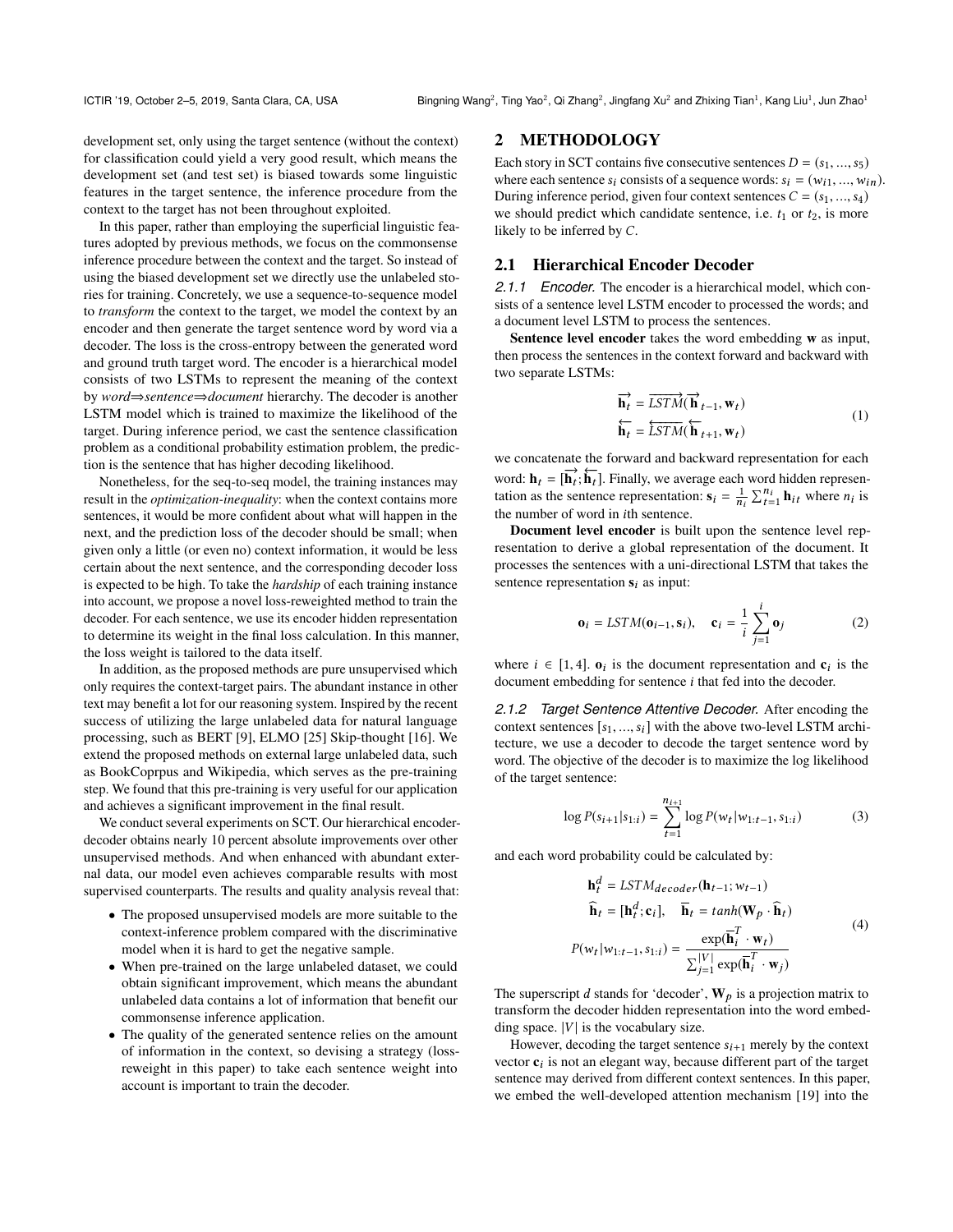

Figure 2: The whole architecture of our hierarchical encoder-decoder to model the context and target.

decoder: Instead of a fixed context representation  $c_i$ , we use an attention-weighted context representation:

$$
\alpha_j \propto \mathbf{0}_j^T \mathbf{h}_t^d, \quad \mathbf{a}_t = \sum_j^t \alpha_j \mathbf{0}_j
$$
  

$$
\widehat{\mathbf{h}}_t = [\mathbf{h}_t^d; \mathbf{a}_t]
$$
 (5)

 $\alpha_j$  is the attention score for sentence j respect to the current word t.

*2.1.3 Loss Reweighted Training Strategy.* During the decoding period, traditional encoder-decoder architecture takes the summation of each word loss as the sentence loss, which means each word takes the equal weight. However, when decoding the several opening words, we have less information, so the predictions are somewhat random. On the contrary, after predicting some words, we are confident about what to decode next. In this work, we use the word hidden representation  $\mathbf{h}_t^d$  to determine its loss weight. Concretely, for a specific sentence  $s_i$  with length  $n_i$ , the loss is:

$$
\beta'_{ij} = \mathbf{w}_s^T \cdot \mathbf{h}_{ij}^d, \quad j = 1, ..., n_i
$$
  
\n
$$
\beta_{ij} = \frac{\exp \beta'_{ij}}{\sum_{k=1}^{n_i} \exp \beta'_{ik}}
$$
  
\n
$$
\mathcal{L}_i = -\sum_{j=1}^{n_i} n_i \cdot \beta_{ij} \cdot \log P(w_j | w_{1:j-1}, s_{1:i-1})
$$
\n(6)

 $\mathbf{w}_s$  is the weight vector to calculate  $\beta_{ij}$ -the (normalized) weight for jth word in final loss summation. When set this weight to constant  $\frac{1}{n_i}$ , the model is reduced to traditional sum-loss scheme in Equation [3.](#page-1-0) In this manner, the loss of each word is not equal or fixed but tuned by the model i.

Document Level Loss Reweight: In SCT, each story instance contains 5  $\langle context\text{-}target \rangle$  pairs:  $\{\langle s_{0:i-1}, s_i \rangle | i \in [0, 4] \}$ . We use each sentence representation  $\mathbf{o}_i$  to determine its loss weight in the context, thus the loss for each story is:

$$
\gamma_i' = \mathbf{w}_d^T \cdot \mathbf{o}_i
$$
  
\n
$$
\gamma_i = \frac{\exp \gamma_i'}{\sum_{k=1}^5 \exp \gamma_k'}
$$
  
\n
$$
\mathcal{L} = \sum_{i=1}^5 \gamma_i \cdot \mathcal{L}_i
$$
\n(7)

 $w_d$  is the document level loss weight vector.  $\mathcal L$  is the final objective we try to minimize.

*2.1.4 Inference.* As the whole architecture is optimized to maximize the likelihood of the target sentence conditioned on the context, so the inference could be made by how likely the target is given the context. We select the target that has a less conditional perplexity:

<span id="page-2-0"></span>
$$
P(t_i|s_{1:4}) = \exp \frac{1}{n_i} \sum_{j=1}^{n_i} \log P(w_j)
$$
 (8)

where  $P(w_i)$  is defined in Equation [4.](#page-1-1) This criterion is similar with Schwartz et al. [\[31\]](#page-7-14) who also proposed a language model for this task, nevertheless, our architecture is hierarchical so we directly adopt the target sentence perplexity.

## 2.2 Pre-training

As the whole architecture only takes the unlabeled context-target pairs as input that it could trivially enhance our model by the large amount unlabeled data, such as Wikipedia articles or fiction stories. In this paper, we choose two types of unlabeled text as pre-training resources. The first one is the BookCorpus stories [\[41\]](#page-7-20) that contains 2662 unpublished novels from 16 categories such as Mystery Adventure or Science fiction. The second one is the Wikipedia article, which consists of the detailed description for the item in the world. This two types of external unlabeled data are complementaries to each other consists of different aspects of commonsense.

Compared to previous pre-training methods, our methods have two characteristics. 1) As the inference is made by the context-target probability in Equation [8,](#page-2-0) the pre-training and fine-tuning step are equivalent so there is no need for devising new architecture for the fine-tuned model, and even obviates the fine-tuned step that we could directly use the pre-trained model for inference. 2) Previous pretraining method for NLP mainly focuses on local information, for example, word embedding is mainly focus on word level information, and Skip-Thought, Elmo, and Bert is mainly focus on sentence-level pre-training. However, we focus on document level information which captures the long-range dependencies between sentences.

To better utilize the abundant training data, in this paper, for each sentence  $s_i$  in the unlabeled dataset, we treat its preceding n<br>sentences i.e.  $s_i$ ,  $i \in [i - n, i - 1]$ , as the context. We use the contexsentences, i.e.  $\{s_j | j \in [i - n, i - 1]\}$  as the context. We use the contex-<br>tual *n* sentences to predict the current sentence via our hierarchical tual  $n$  sentences to predict the current sentence via our hierarchical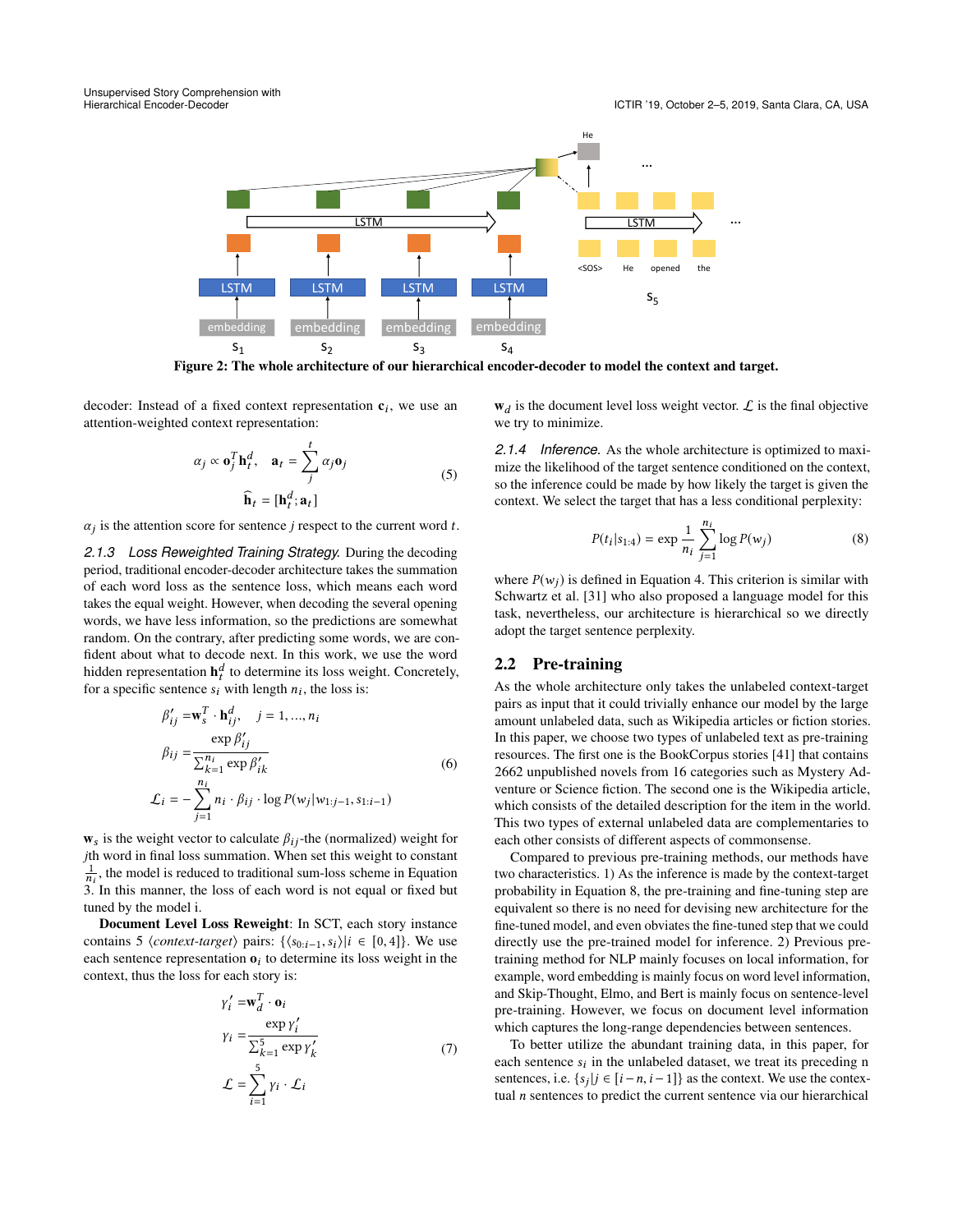<span id="page-3-0"></span>ICTIR '19, October 2-5, 2019, Santa Clara, CA, USA

| <b>System</b>           | <b>Accuracy</b> |
|-------------------------|-----------------|
| Lin et al. $[17]$       | 67.02%          |
| Mihaylov and Frank [20] | 72.42%          |
| Schwartz et al. [31]    | 75.20%          |
| Cai et al. [2]          | 74.70%          |
| Chaturvedi et al. [6]   | 77.60%          |
| <b>BOW</b>              | 73.54%          |
| Embedding               | 76.45%          |
|                         | 75.38%          |

Table 1: SCT test results of our proposed supervised models compared with state-of-the-art models.

encoder-decoder. In this paper, the number of context sentences is randomly sampled from [1, <sup>20</sup>]. The objective for pre-training is to minimize the negative log likelihood of the target sentences.

# 3 EXPERIMENT

In the experiment, we first show that adopting the development set in SCT for training, is not an appropriate setting to evaluate the context inference ability of a system. Then we compare our model with other unsupervised architecture, including generative and discriminative models, and demonstrate the specific advantage of our model.

# 3.1 Revisiting Supervised Setting

In this setting, similar with previous methods on SCT that achieve state-of-the-art result, we adopt the development set in SCT, which contains 1871 labeled story (i.e., each story combined with both positive and negative target ending sentence), for training. So in this setting SCT is reduced to a 2-class classification problem. We proposed three simple methods which are purely based on word information as baselines:

- BOW: We use bag-of-words as the feature vector for each target sentence, and each word is weighted by its Tf-IDF. We use a simple logistic model for classification.
- Embedding: This model is similar with fastText [\[12\]](#page-7-21). We use the average word embedding of each sentence as the feature vector. Then a linear layer is applied for classification.
- CNN: This model is similar with Embedding, we apply convolutional neural networks on the word embedding, which captures the local information of the input.

It needs to mention that to emphasize the characteristic of the labeled data in SCT, all of the proposed supervised models are merely based on the ending sentence, i.e., we did not take the context information into account. We use 300-d Glove [\[24\]](#page-7-22) representations as the word embedding. CNN windows size was set to 3. We compare these supervised models with five state-of-the-art models on SCT:

- Lin et al. [\[17\]](#page-7-11) proposed a method based on heterogeneous knowledge. They adopt sentiment, event relationships, discourse relations etc. as features for classification.
- Mihaylov and Frank [\[20\]](#page-7-12) proposed two models for classification: 1) features: it use several similarity score as the feature. 2) neural: it use attention based neural networks to modeling the sentence.

, Ting Yao<sup>2</sup>, Qi Zhang<sup>2</sup>, Jingfang Xu<sup>2</sup> and Zhixing Tian<sup>1</sup>, Kang Liu<sup>1</sup>, Jun Zhao<sup>1</sup>

- Schwartz et al. [\[31\]](#page-7-14) use several sophisticated features, such as sentence length, word frequency, word n-grams, character n-grams etc. as features for classification.
- Chaturvedi et al. [\[6\]](#page-7-10) proposed model based on sophisticated features, such as event relations in FrameNet [\[1\]](#page-7-23), sentiment trajectory, topical consistency etc.
- Cai et al. [\[2\]](#page-7-9) proposed a simple neural based attention model to model the sequence.

#### The result is shown in Table [1.](#page-3-0)

We can see from the table that although the proposed supervised models are relatively simple, they could achieve a similar result with previous works. Given that these models are merely based on the ending sentence, and did not take the context four sentences into account, this reveals the fact that: *the right prediction could be made by only using the ending sentence information* [1](#page-3-1) *, without the need to find clues in the context. So models trained on the labeled development set may not reveal the story comprehension ability.*

On the contrary, in this paper, we proposed an unsupervised generative model to derive the *context-target* probability, which directly modeling the commonsense inference process in a story. In the next several sections, we only use the unlabeled training data, where we could not access to the negative ending sentence. And we evaluate our model in development and test set.

# 3.2 Common Setup

The SCT training set contains 98167 stories, both dev and test set contains 1871 stories. For the pre-training Bookstory dataset, we remove the target sentences that is too short or too long. For Wikipedia, we use the  $2018-06-01$  $2018-06-01$  wikidumps<sup>2</sup> and extract only the text passages and ignore lists, tables, and headers. After preprocessing we get more than 90 millions <context, target> pairs.

For our hierarchical encoder-decoder model, we set the word embedding size to 1024, and sentence level LSTM encoder and document level encoder are 4-layers LSTM. We use the byte pair encoding (BPE) to fixed the vocabulary size to 35k. Batch size is set to 256 in the pre-training and 32 in the fine tuning step. We use vanilla dropout [\[34\]](#page-7-24) on the word embedding layer and variational dropout [\[10\]](#page-7-25) on the LSTM output layer, with a drop probability 0.1. We use Adadelta [\[40\]](#page-7-26) with  $\rho = 0.999$  to update the parameter.  $L_1$  and  $L_2$  criteria with weight 10<sup>-5</sup> are added to regulate the parameter. And we adopt a 100k warm up steps and final 100k training steps during we adopt a 100k warm-up steps and final 100k training steps during the pre-training period. For all experiments without pre-training, we halve the encoder size to prevent overfitting.

# 3.3 Baselines

There are several baseline methods proposed in [\[22\]](#page-7-0) such as using word embedding similarity, sentiment tendency prediction, etc. We compare four of them in this paper: GenSim: choose the candidate with its average word embedding closer to the context. Narrative Chains-AP: Implements the standard approach to learning chains of narrative events based on Chambers and Jurafsky [\[3\]](#page-7-27) and chooses the hypothesis whose co-referring entity has the highest average PMI score with the entity's chain in the document. Narrative Chains-S:

<span id="page-3-1"></span> $1$  which is referred as writing style [\[31\]](#page-7-14).

<span id="page-3-2"></span><sup>2</sup> <https://dumps.wikimedia.org/enwiki/>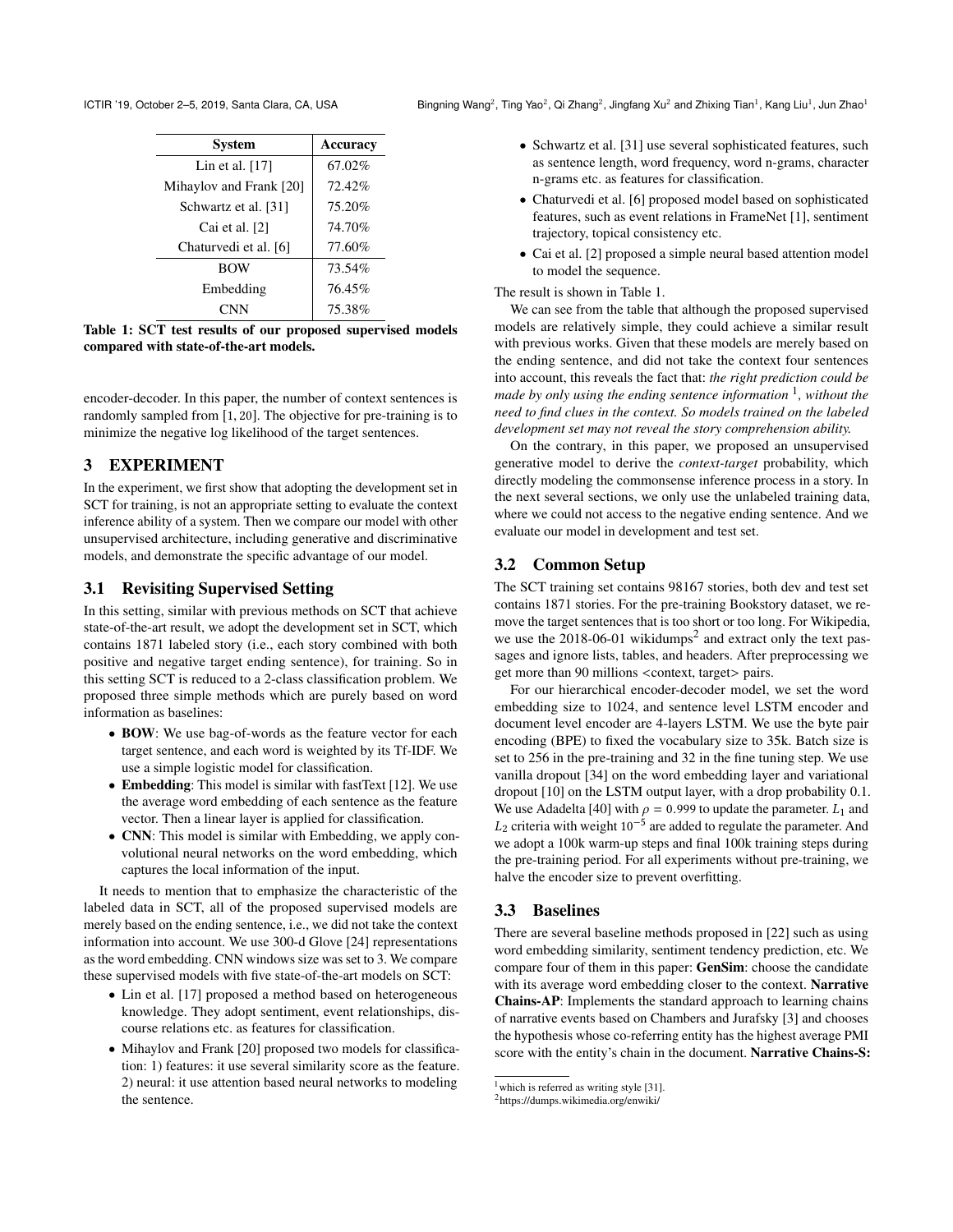<span id="page-4-0"></span>

Table 2: Accuracy of different unsupervised methods in SCT. Our hierarchical LSTM based encoder decoder model is denoted as HLSTM. *w/o att* means the model is not equipped with attention mechanism. LR denotes *loss reweight*, and PT denotes the pretraining. Supervised SOTA is a lexical matching method trained on development set which achieves the best result [\[33\]](#page-7-15) in SCT.

The same model as above one but is trained on Story Cloze Test. Deep Structured Semantic Model (DSSM): This model is trained to project the context and the fifth sentence into same space [\[14\]](#page-7-28).

In addition to the above baselines, we also compare our methods with some other unsupervised model that are generatively based on encoder-decoder architecture.

- Language Model (LM): is a model similar to [\[31\]](#page-7-14), which treats each story as a single sentence and decodes it with an LSTM. Thus the *context* information is modeled on-the-fly by the LSTM.
- LSTM: It has the same decoder architecture with the proposed model, but the encoder is a single LSTM model that processes the four context sentences as one sequence.

The result is shown in Table  $2^3$  $2^3$ .

We can see from the table that our proposed hierarchical encoderdecoder model significantly outperforms other models that trained with the unlabeled data. For the Gensim methods, as it only takes the word information into account. However, the inference in SCT is much more difficult which need the more complex semantic composition from words. For the two feature engineering methods based on narrative chains, Mostafazadeh et al. [\[22\]](#page-7-0) only takes the entity into account, which is not appropriate given that the ending sentences may share the same entities.

Besides, we find that the language model (LM) or sentence level model (LSTM) does not perform comparative result with our hierarchical model. We conjecture that the SCT is a more complicated inference task compared with the previous task such as recognizing textual entailments. The commonsense conveyed by the story sentences is diverse and intricate, so it may not be modeled by simple sequence model. In this paper, we model the context with a hierarchical sequential model, which has better representation capacity and thus achieves better performance.

To better understanding the advantage, we randomly sample the predicted ending of these models in Figure [3.](#page-4-2) We can see that as The LSTM model did not take the context-architecture into account, its prediction is just coherent with the 4th sentence in context. In the language model, it doesn't discriminate context and target, so during greedy decoding the generated tokens only present the word-by-word coherence. The ending sentence generated by our HLSTM model is most coherent with the context and most similar with the real target sentence. The advantage of HLSTM also accord with previous works such as dialogue systems [\[32\]](#page-7-29), document summarization [\[5\]](#page-7-30) who

<span id="page-4-2"></span>

| Context: (1) Newly married, Sue liked to cook for |
|---------------------------------------------------|
| her husband.                                      |

- Unfortunately Sue was a terrible cook.
- Bob ate her food anyway and told her it was good.
- On their first anniversary Bob gave Sue cooking lessons.



Figure 3: Predictions of different models given context.

also show hierarchical models are sometimes excel at representing the document level information.

## 3.4 Unsupervised Pre-training

We can see in table [2](#page-4-0) that the unsupervised pre-training step improves our model significantly. To make a deeper exploitation of the unsupervised pre-training we conduct several experiments:

1) Instead of taking a lot of context sentences, we only use one context sentence to pre-train our model. This is similar with Skipthough [\[16\]](#page-7-18) which also uses LSTM encoder to encode the source sentence and two decoders to predict the previous and following sentence.

2) We do not fine-tune our model on SCT but directly use the pre-trained model for inference.

3) We remove either Wikipedia or BookCorpus to evaluate their contribution during pre-training.

The result of different unsupervised pre-training is shown in Table [3.](#page-5-0)

We can see that the skip-thought, which only takes one sentence into account, is not competitive for SCT. The intuition behind Skip-Thought is to model the sentence-to-sentence inference process, so it is very suitable to sentence similarity or entailment tasks [\[16\]](#page-7-18). However, in SCT, the inference is beyond sentence level so the Skip-Though could not achieve good result. In addition, it is surprising

<span id="page-4-1"></span><sup>&</sup>lt;sup>3</sup>For the LM, we reimplement the language model introduced in [\[31\]](#page-7-14), unfortunately we could not obtain the same result. To fairly compare our model with them we report the result of our implementation which has a same software settings with other baselines.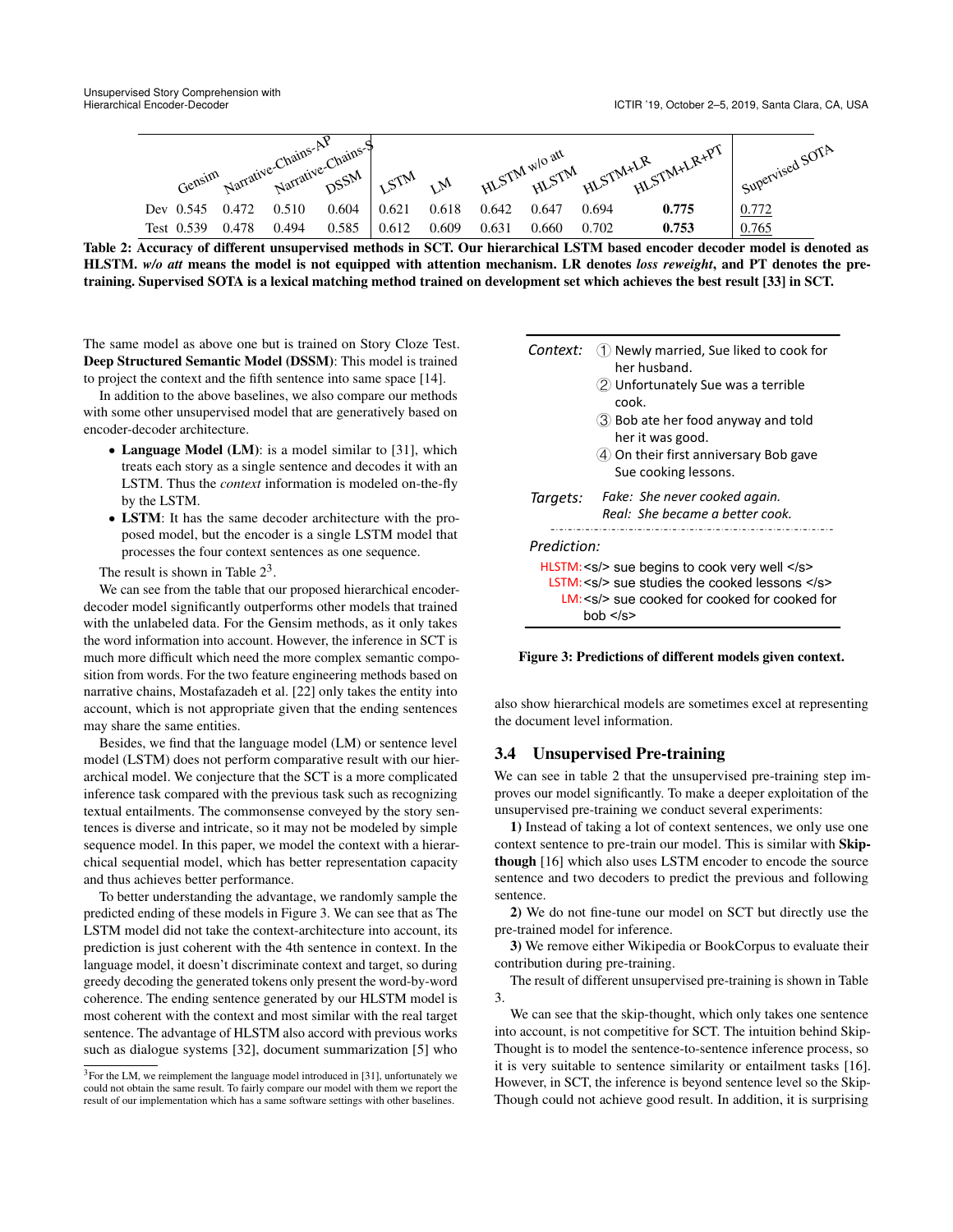<span id="page-5-0"></span>ICTIR '19, October 2-5, 2019, Santa Clara, CA, USA

|                          | dev   | test  |
|--------------------------|-------|-------|
| Skip-Thought             | 0.603 | 0.589 |
| $w$ / $o$ fine tune      | 0.692 | 0.703 |
| w/o Wikipedia            | 0.752 | 0.749 |
| w/o BookCorpus           | 0.702 | 0.700 |
| pre-training+fine tuning | 0.762 | 0.759 |

Table 3: Result of different pre-training strategy. It needs to mention that our our model (w/ fine tune) is not enhanced with loss-reweight training.

that the model without fine-tuning could also achieve a very good result in SCT, which demonstrate the rich semantic information are well modeled by our encoder-decoder, and the knowledge could be transformed to SCT. For the two pre-training resources, as the textual style of Wikipedia is very formal, which is different from SCT. However, the BookCorpus is narrative stories and more similar to SCT, so its influence is more significant.

## 3.5 Our methods vs. Discriminative methods

The proposed unsupervised models try to learn the *discriminative* pattern without the negative sample. On the contrary, traditional models to deal with textual inference tasks mostly build upon a discriminative architecture [\[8,](#page-7-31) [18\]](#page-7-32) in which both positive and negative samples are present in the data. Thus we compare our model with these discriminative models. To make the discriminative classifier available, we proposed three ways to generate the *negative* sentences. I: Randomly sample a sentence from the training dataset. II: Randomly shuffle the positive sentence. III: Randomly generate a sequence from the word vocabulary. It needs to mention that the second and third method may generate the ungrammatical sentence.

In this paper, we proposed three types of deep learning based discriminative models to calculate the score of a <*context-target*> pair:

(1) HLSTM-D: we use the HLSTM to get the document representation c, and the sentence LSTM encoder to get the target sentence representation h. We compare the document with target by their dot value:  $score = \sigma(\mathbf{0}^T \cdot \mathbf{h})$  and  $\sigma$  is sigmoid function. We adopt may margin binge loss as the training function. We adopt max-margin hinge loss as the training objective:

<span id="page-5-2"></span>
$$
\mathcal{L} = \max\{0, M - score_+ + score_-\}\tag{9}
$$

where the *score*<sub>+</sub> and *score*<sub>−</sub> are scores for the positive and negative target. M is a pre-defined margin which is set to 0.15.

- (2) AHLSTM-D: [\[8\]](#page-7-31) is similar with HLSTM-D, except that the context representation  $c$  is not average of each context sentence representation  $\mathbf{o}_i$  but an attentive weighted sum of them.
- (3) CGANs: [\[39\]](#page-7-33) uses a conditional generative adversarial networks [\[11\]](#page-7-34) to generate the negative targets and then apply a hierarchical discriminator on them.

To fairly compare our model with this discriminative classifiers, we do not apply the loss-reweight or data-enhancement on our HLSTM and only use the original stories. The result is shown in Table [4.](#page-5-1)

<span id="page-5-1"></span>

|                       |                 | <b>Test</b>     | Dev   |
|-----------------------|-----------------|-----------------|-------|
|                       | HLSTM-D         | 0.571 0.584     |       |
| <i>Discriminative</i> | <b>AHLSTM-D</b> | 0.599 0.603     |       |
|                       | <b>CGANs</b>    | $0.609$ $0.625$ |       |
| Generative            | <b>HLSTM</b>    | 0.694           | 0.702 |

Table 4: Result of our proposed models compared with discriminative classifiers. The term 'generative' is not accord to the generative model in machine learning, but a conceptual reference of models that generate text.

<span id="page-5-3"></span>

Figure 4: Average accuracy and hinge margin w.r.t. the number of fake examples. Histogram is the margin and solid line is the accuracy.

We can see that although enhanced with attention mechanism, the discriminative model could not outperform the proposed unsupervised methods. This may be attributed to the fact that the randomly generated example cannot provide enough discriminative information for the classifier. To see this more concrete, we generate more and more negative sentences to the discriminative classifier, then given two candidates, we calculate the margin between the larger score and the smaller one based on Equation [9.](#page-5-2) The result is shown in Figure [4.](#page-5-3)

We can see that the negative sampling methods for the discriminative classifier are ineffective for inference. In the previous works, when it hard to normalize the probability, such as word embedding [\[21\]](#page-7-35) or large vocabulary language modeling [\[15\]](#page-7-36), they usually adopt negative sampling or importance sampling to sample words or entities. However, the sentence space is so huge compared to word space making the randomly sampled negative pattern hard, if not impossible, to be used for probability normalization, which hinders the discriminative generalization of the classifier.

#### 3.6 The Improvement by Loss Reweight

An important innovation in this paper is that we propose a loss reweight strategy for training the encoder-decoder model. In table [2](#page-4-0) we show that our model achieves better results when enhanced with the loss-reweight strategy. We use two criteria to measure this improvement: I, following traditional machine translation evaluation,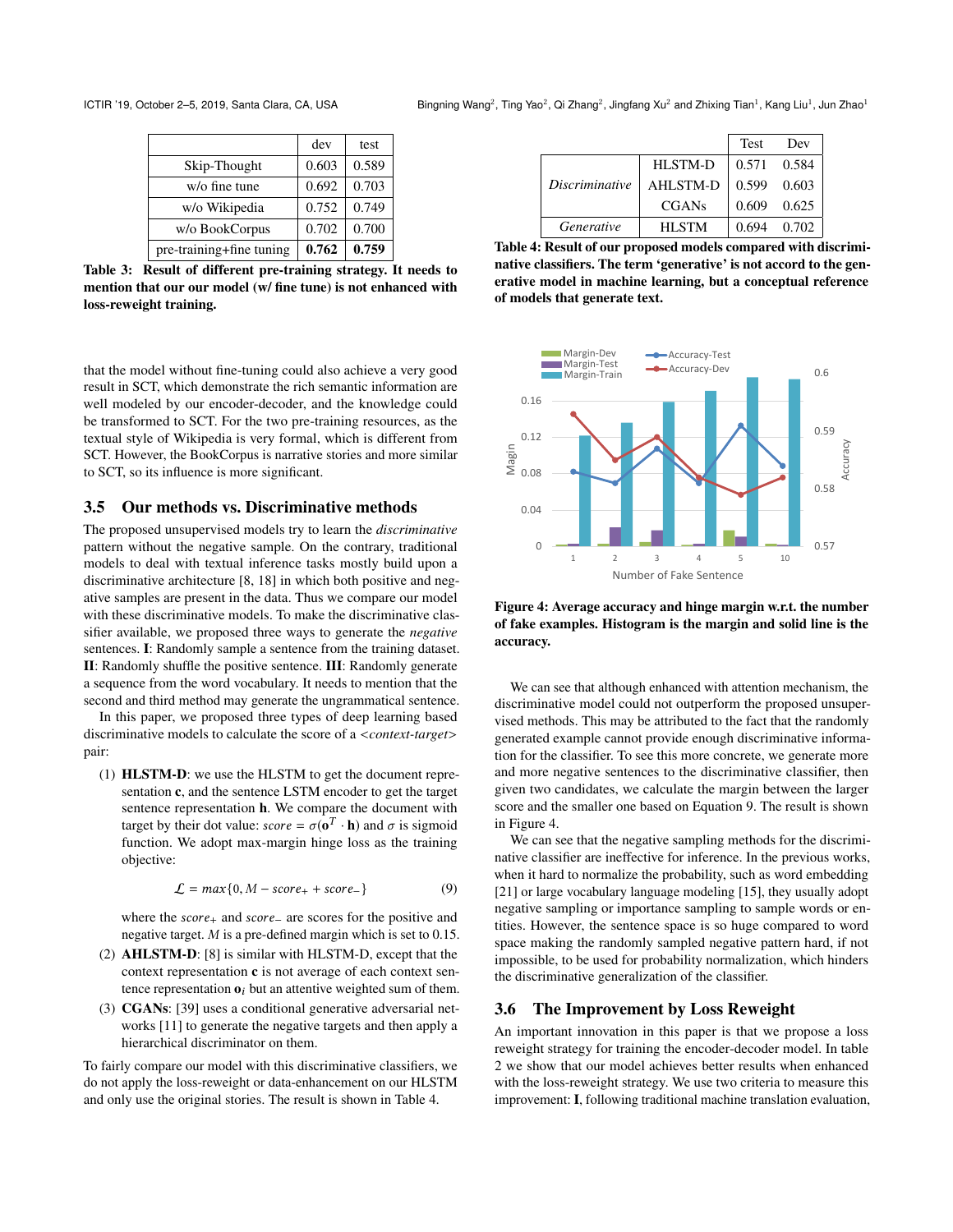<span id="page-6-0"></span>

|                    | BLEU-2 | BLEU-4 | <b>Test</b> | Dev   |
|--------------------|--------|--------|-------------|-------|
| L-sum              | 0.3883 | 0.3382 | 0.635       | 0.638 |
| L-mean             | 0.3719 | 0.3221 | 0.632       | 0.634 |
| $LR-G$             | 0.4141 | 0.3335 | 0.644       | 0.638 |
| LR-A               | 0.3699 | 0.3292 | 0.659       | 0.628 |
| $w$ / $\circ$ SLLR | 0.4101 | 0.3423 | 0.673       | 0.668 |
| $w$ /o DLLR        | 0.4225 | 0.3512 | 0.674       | 0.682 |
| HLSTM+LR           | 0.4413 | 0.3921 | 0.694       | 0.702 |

Table 5: The result of different training strategy in terms of the translation quality and SCT accuracy. We set  $p$  to 1.2 for LR-G and  $\frac{1}{n-1}$  for LR-A.

we use BLEU score as the metric to measure the similarity degree between the generated texts and the ground-truth texts. Specifically, we set n-gram to be 2 (BLEU-2) and 4 (BLEU-4). II, The improvement of downstream accuracy in SCT. We design several types of comparison experiment:

(1): Ablation experiments: Remove the sentence level loss reweight (w/o SLLR) or document level loss reweight (w/o DLLR).

(2): Replace the weighted loss with the summation of each word loss (L-sum).

(3): Replace the weighted loss with the average of each word loss (L-mean).

(4): The proposed hypothesis is that the loss weight of each word should correlate to the number of words that have been fed to the decoder. So we set each word loss in a sentence linear to its position. Concretely, given a sentence with length n, the loss weight  $w_i$  for the ith word is:

(LR-G) Geometric:

$$
w_i = \frac{n(p-1)p^i}{p^n - 1}
$$
  
s.t.  $p > 1$  (10)

which means the loss for *i*th word is  $p$  times larger than the loss for  $(i - 1)$ th.

(LR-A) Arithmetic:

$$
w_i = 1 - p\left(\frac{n-1+2i}{2}\right)
$$
  
s.t.  $0 < p < \frac{2}{n-1}$  (11)

The result is shown in Table [5.](#page-6-0)

We can see from the table that when training the decoder with loss reweight strategy, the performance (both in terms of the generated sentence quality and inference accuracy) could be improved. Best results are achieved when we employ the self-determined loss reweight strategy. In this manner, the loss is self-adjusted during the different training period and among different training instances. As the training procedure is tuned by the model itself, so it would be better adjust the learning process and achieves a better result.

## 4 RELATED WORK

Machine comprehension is a recently proposed natural language understanding task which aims at teaching a machine to understand the text and accomplish question answering or textual inference problem. Since the MCTest [\[29\]](#page-7-3) was proposed, many researchers have been focused on this task. Hermann et al. [\[13\]](#page-7-6) proposed a large cloze style CNN/Daily Mail dataset in which the target is to generate the word in a statement slot given the context. However, this dataset is derived semi-automatically from the newspaper and the target words are limited to nouns, which confines the inference ability required to answer the questions [\[7\]](#page-7-37). SQuAD [\[28\]](#page-7-4), NewsQA [\[38\]](#page-7-38) and MARCO [\[23\]](#page-7-5) are recently released MC datasets. Most of the questions in these datasets are limited to syntactic variation or lexical variation [\[35\]](#page-7-8). In this paper, we are focused on SCT, which evaluates the deeper semantic inference ability of a system. The baseline models proposed in [\[22\]](#page-7-0) contain not only feature engineering systems but also deep learning models, nonetheless, the performance is still poor compared with human. Schwartz et al. [\[31\]](#page-7-14) proposed some supervised methods based on the writing style of the annotator, which achieves a good result on SCT. Mihaylov and Frank [\[20\]](#page-7-12) proposed a lexical matching method on this data, which compares the two ending candidates by n-gram overlap. Lin et al. [\[17\]](#page-7-11) proposed to employing external knowledge, such as event relations, to deal with SCT. Chaturvedi et al. [\[6\]](#page-7-10) also proposed a model based on linguistic features and model them with a hidden coherence model. Cai et al. [\[2\]](#page-7-9) proposed a simple neural based attention model with LSTM. Despite substantial improvement over baselines, these methods are based on the labeled development data, which did not fully take the unlabeled training set into account.

Script Learning is a canonical representative of traditional textual inference methods. It processes the temporally ordered sequences of symbolically structured events and tries to predict future events. Previous methods are non-probabilistic and brittle which pose serious problems for automated learning. In recent years, there has been a growing body of research into statistical script learning, which enables statistical inference of implicit events from the text [\[26,](#page-7-39) [30\]](#page-7-40). Chambers and Jurafsky [\[3,](#page-7-27) [4\]](#page-7-41) describe some simple event co-occurrence based systems which infer (verb dependency) pairs related to a particular discourse entity. However, these methods rely heavily on dependency parser and co-reference tools to transform the document into event chains. Which brings noise to SCT.

Unsupervised Pre-training Unsupervised pre-training has been widely adopted in the deep learning era. In computer visions, many methods first pre-train their models on Imagenet and then fine-tuned on the task at hand. In NLP community, instead of just optimizing the models from random initialization, some parameters are initialized by an unsupervised application in a large amount of data. For example, word2vec [\[21\]](#page-7-35) or Glove [\[24\]](#page-7-22) are two representative methods to initialize the word embedding. However, they only take the word information into account. ELMO [\[25\]](#page-7-17) and GPT [\[27\]](#page-7-13) try to initialize the sentence embedding by a language model. Skip-thoughts [\[16\]](#page-7-18) is another sentence embedding initialization methods which are similar to our proposed methods, but they only take the nearby sentence into account which may not capture the long-term dependencies between sentences. Very recently, Devlin et al. [\[9\]](#page-7-16) proposed a self-attention model to initialize the sentence embedding by a mask language model, which obtains significant improvements in many NLP applications. But their pre-training is focus on sentence level initialization and must be fine-tuned during inference. In contrast, our initialization is exactly same with the inference process, and